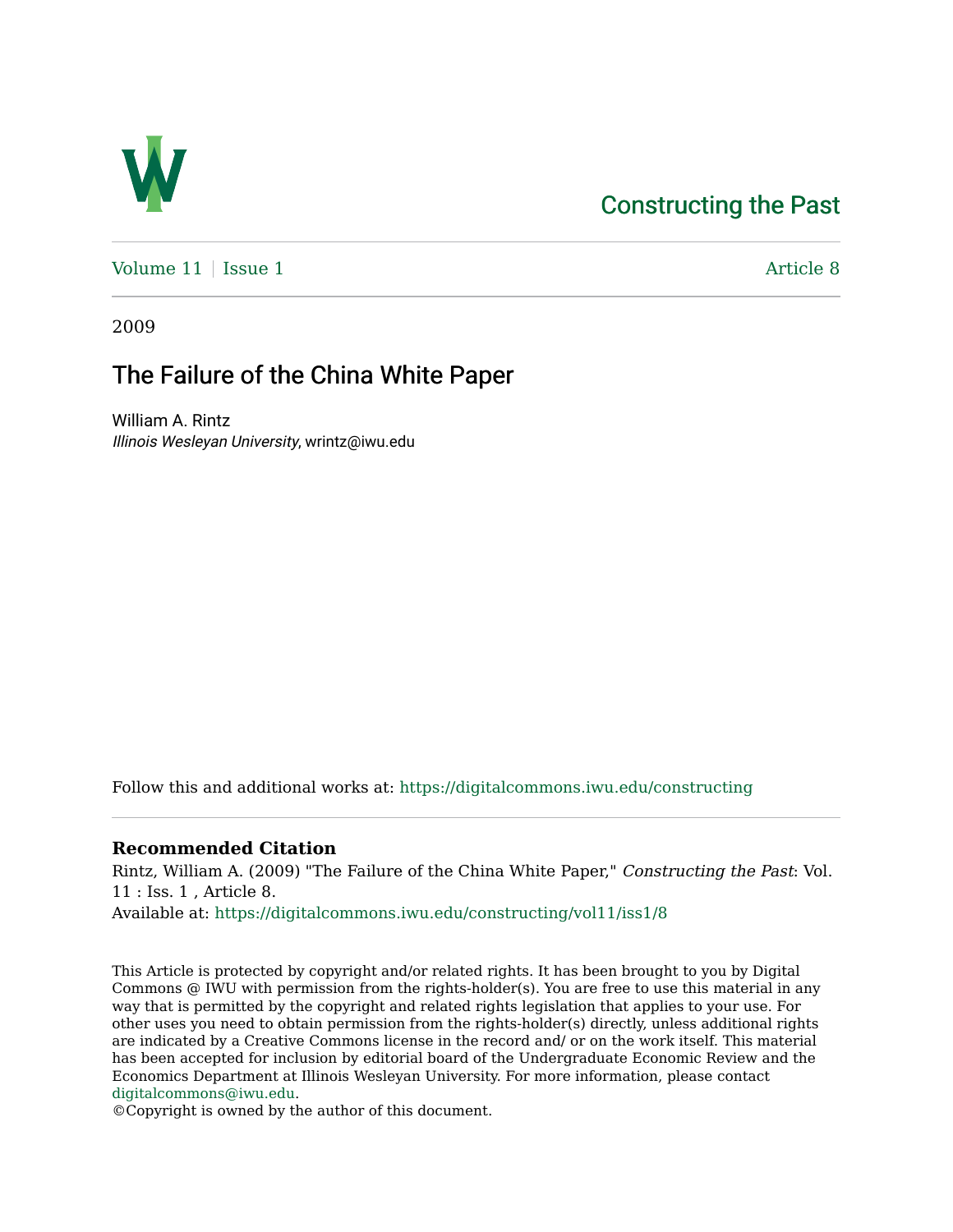## The Failure of the China White Paper

## Abstract

The China White Paper, released by the Truman administration in 1949, aimed to absolve the U.S. government of responsibility for the loss of China to the Communists. However, instead of silencing domestic critics of the administration's China policy, it provided fuel for further criticism at home and an opportunity for anti-American propaganda in China, thereby hurting U.S. interests.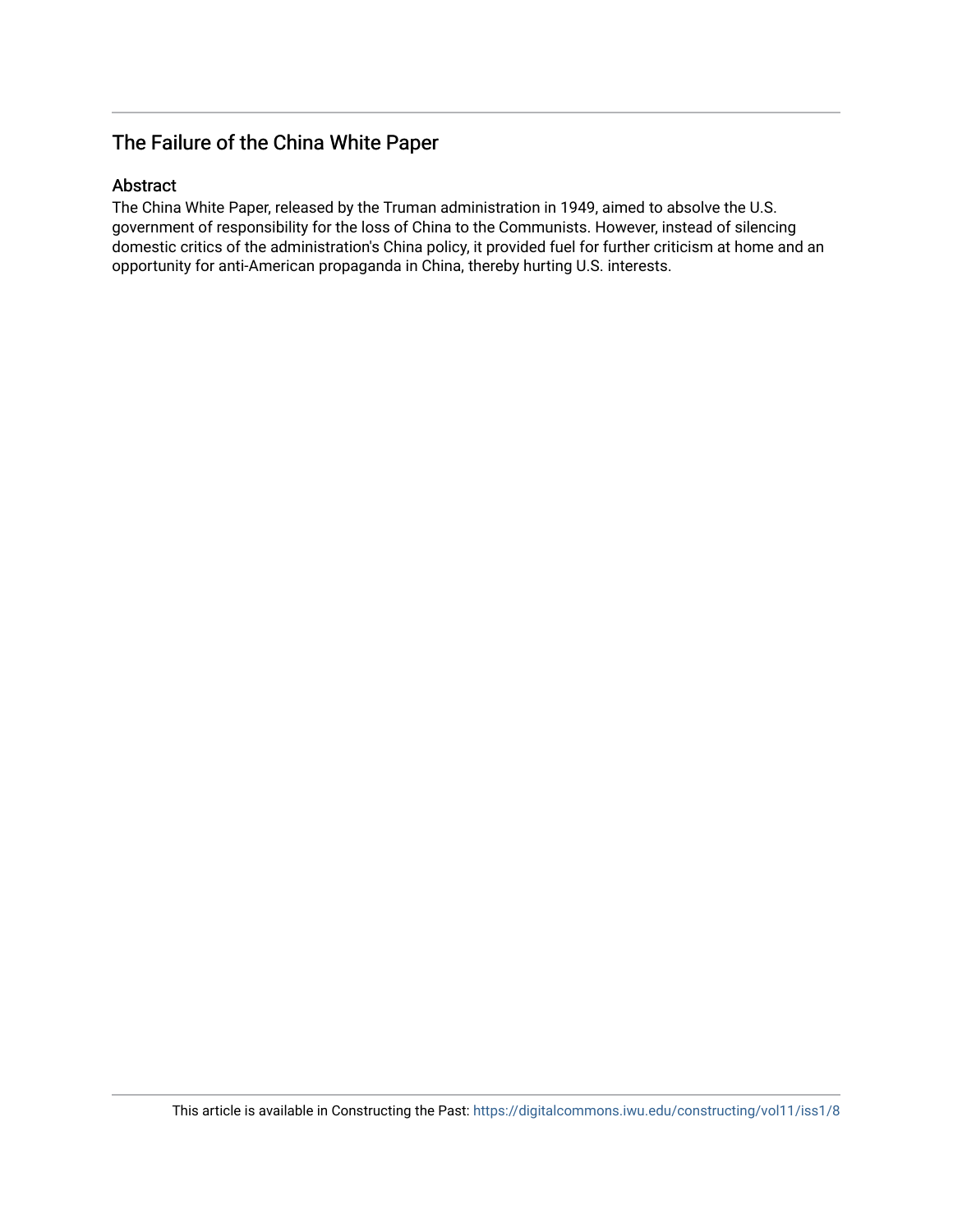#### The Failure of the China White Paper Bill Rintz

Upon reading the China White Paper prior to its publication, George Kennan declared it the greatest state document ever created by the American government.  $^1\,$  However, following its August 1949 release, the report, officially called United States Relations with China, sparked significant controversy and inspired such vehement opposition that it is not unreasonable to call it a complete failure. Published by the Truman administration with the intent of absolving the United States of responsibility for the fall of Chiang Kai-shek and the victory of the Chinese Communists, the document had far-reaching consequences that fell far from its original intent. Not only did the White Paper fail to mollify domestic detractors of the U.S.'s China policy, it inspired far more criticism than would have existed without the report's release. Furthermore, its publication increased already fervent anti-Americanism within China, hurt the causes of the Chinese liberal forces the U.S. purported to support, and gave the Chinese Communist Party fuel for virulent attacks on the United States.

By 1949, in the eyes of the United States, the situation in China was dire. A country which had traditionally been an American ally seemed all but lost to Communist control. The man whom had received the backing of the U.S. government, Chiang Kai-Shek, leader of the Nationalist regime, was found to be completely unreliable as a tool of opposition to the Chinese Communists. Not only had Nationalist military campaigns resulted in defeat after defeat, but reports of corruption and dictatorial behavior among the Nationalist regime were rampant. Although the Truman administration had long-since given up on Chiang Kai-Shek, on June 2, the Truman administration failed to extend the China Aid Act in support of the Nationalist regime, a final symbol of the dashed hopes of blocking the Chinese Communists road to power. The menacing prospect of a communist China was inevitable.

The Truman administration faced extreme heat for what was seen as the loss of China. Most of the criticism was facilitated by the China Lobby, which was "composed of people from a whole political spectrum, from the far right to the far left, who had only one thing in common: … they were in complete support of Chiang Kai-Shek and the Nationalists."<sup>2</sup> Because of Chiang Kai-Shek's popularity within the U.S. as a perceived symbol of American ideals, sentiment among the public, the press, and certain members of Congress was that the U.S. government had abandoned America's only hope in saving China.

<sup>1</sup> Nancy B. Tucker, ed., *China Confidential: American Diplomats and Sino-American Relations, 1945-1996* (New York: Columbia University Press, 2001), 62.

<sup>2</sup> *Ibid.*, 62.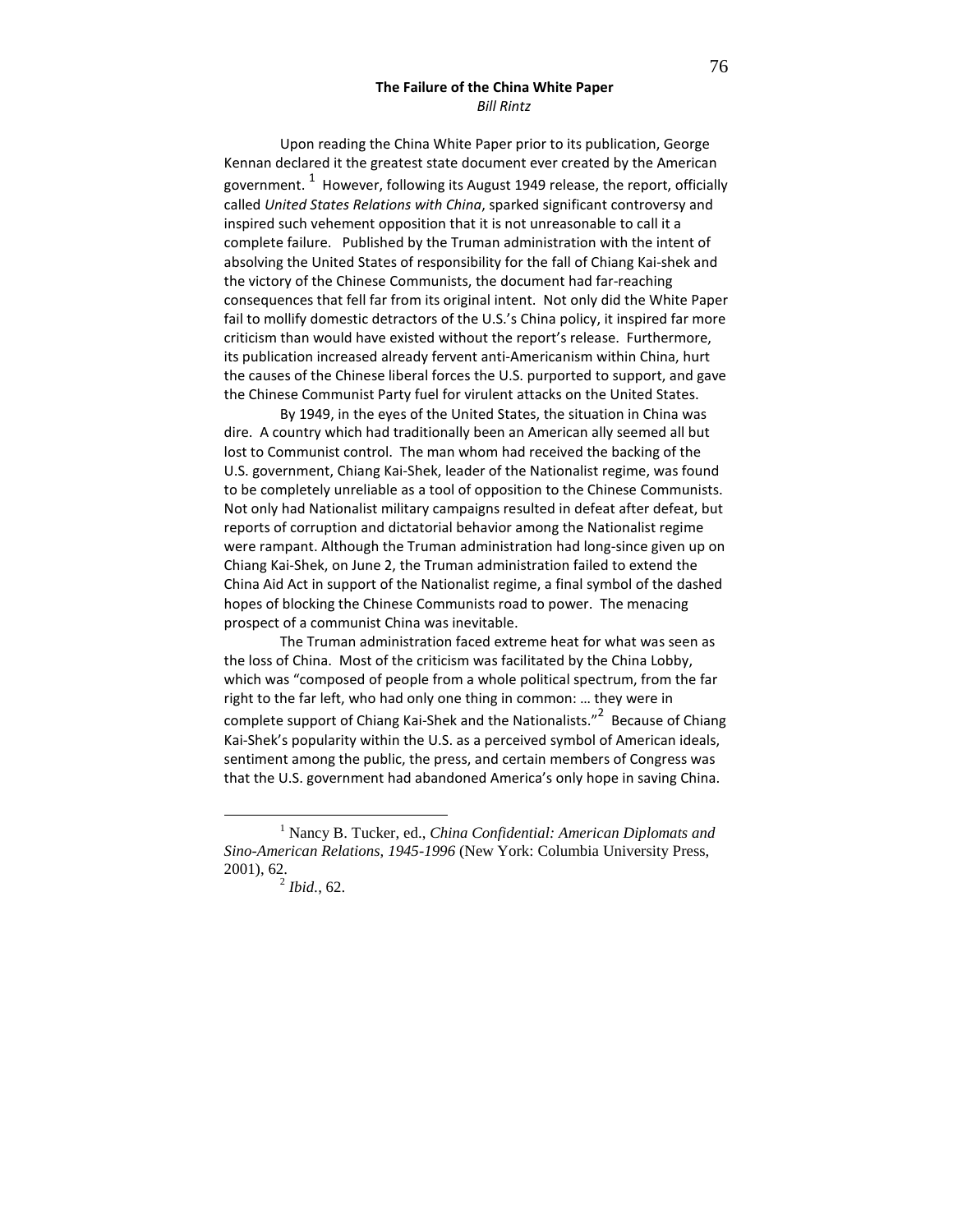The Truman administration felt it was imperative to respond to such accusations. Hence, the idea of the White Paper, as a refutation of such criticism, was conceived by members of the State Department, who broached the possibility with Secretary of State Dean Acheson. Acheson then consulted with President Truman, who became "enthusiastic" about the project, giving his approval to begin work in the compilation of the important document.<sup>3</sup>

The purpose of the White Paper was to set the facts straight on the difficult situation in China, primarily in regards to U.S. policy. As State Department official John S. Service later said, "[those in the administration] were going to counterattack and defend themselves, prove they had done everything to support Chiang, that it was not our fault that the Communists were winning. It was Chiang's own failings."<sup>4</sup> Another State Department official, John Melby, who compiled much of the actual report, likewise sensed that the purpose of the White Paper was to "call off the dogs from the China Lobby."<sup>5</sup> Truman felt that because the government had previously been hesitant to reveal information to the public, it had opened itself up to the distortion and misrepresentation if its China policy. He therefore stated that his primary purpose in releasing the report was to inform the public of the facts, with the goal of creating "informed and intelligent public opinion."<sup>6</sup> Truman intended the report to be an objective, frank record of U.S. involvement in China, feeling that full disclosure would be enough to absolve his administration of the current situation.

Work began on the White Paper in the spring of 1949. The head of the project was to be Director of the Office of far Eastern Affairs, John Butterworth, who delegated most of the responsibility to lower State Department officers, one of whom was John Melby.<sup>7</sup> One indication of the high priority placed on the project was Melby's claim that he worked on the project 18 hours a day from March until August, combing through hundreds of thousands of documents. With the State Department working with all deliberate speed, the report was nearly finished by late June.<sup>8</sup>

The resulting White Paper was over one-thousand pages in length, mainly composed of documents that had previously been classified. The only documents contained within the report came from State Department files for

<sup>3</sup> *Ibid.*, 61.

<sup>4</sup> *Ibid.,* 63.

<sup>5</sup> *Ibid.*, 62.

<sup>6</sup> *Department of State Bulletin,* (Washington: U.S. Government Printing Office, 1949), 21: 236.

<sup>7</sup> *The China White Paper* (Stanford, CA: Stanford University Press, 1967), intro.

<sup>8</sup> *Ibid.*.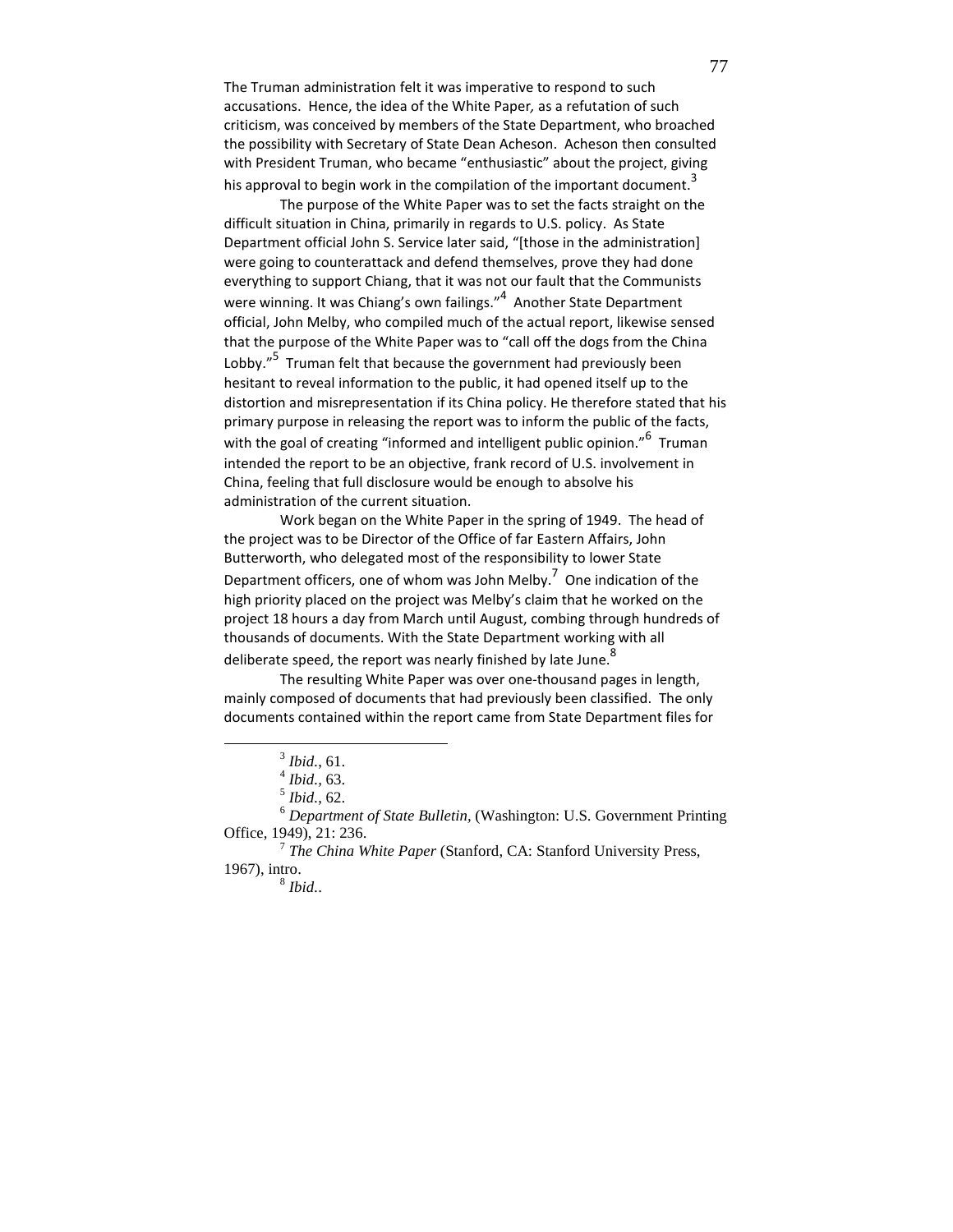the sake of speed, because the hope was that the report would be issued as soon as possible. The White Paper addressed U.S. policy towards China since 1843, although the highest degree of attention was placed on the period 1944 to 1949. In thirteen chapters, the voluminous record covered everything from Nationalist-Communist relations, to George Marshall's mission, to U.S. economic aid in support of the Nationalist regime. The administration hoped that the record would speak for itself, displaying earnest U.S. attempts to support Chiang Kai-Shek, and demonstrating that the failures of the Nationalist regime were entirely their own.

Despite this hope, a fourteen-page letter of transmittal from Secretary of State Dean Acheson's to the President was included at the beginning of the White Paper. As the letter was essentially Acheson's interpretation of the record contained therein, it became the most controversial part of the entire document. Acheson emphasized the fact that assistance to the nationalist regime had been "pursued vigorously."<sup>9</sup> However, he likewise stressed the point that over the course of the war, the Nationalists "had sunk into corruption, into a scramble for place and power, and into reliance on the United States to win the war for them and to preserve their own domestic supremacy."<sup>10</sup> Acheson found the many reasons leading the Nationalist failure detailed in the document; none of them, he claimed, having to do with lack of U.S. aid. Along with exonerating the U.S., Acheson also depicted the Chinese Communists as an agent of Soviet imperialism. As the traditional friend of the Chinese people, he determined the U.S. had done all it could to prevent this foreign domination. However, there was nothing further within the U.S.'s power, Acheson expressed, which could have altered such results. The Secretary of State concluded with an indication towards future U.S. policy, stating that "the democratic individualism of China" would reassert itself, and the U.S. would continue to support this group to throw off foreign domination.<sup>11</sup>

Even before the White Paper's release, there was much controversy and skepticism surrounding it. Those within the U.S. government who were able to read the document prior to its release did not all share George Kennan's appraisal of the report's merit. Many reservations were expressed to the administration, either about the content of the report or the timing of its release. There existed the fundamental question as to whether the release of the White Paper was within the U.S.'s best interests. For instance, the National Military Establishment's position was that by "exposing the only group in China

9 *Ibid.*, *xi*.

<sup>10</sup> *Ibid., xii.*

<sup>11</sup> *Ibid., xvi*.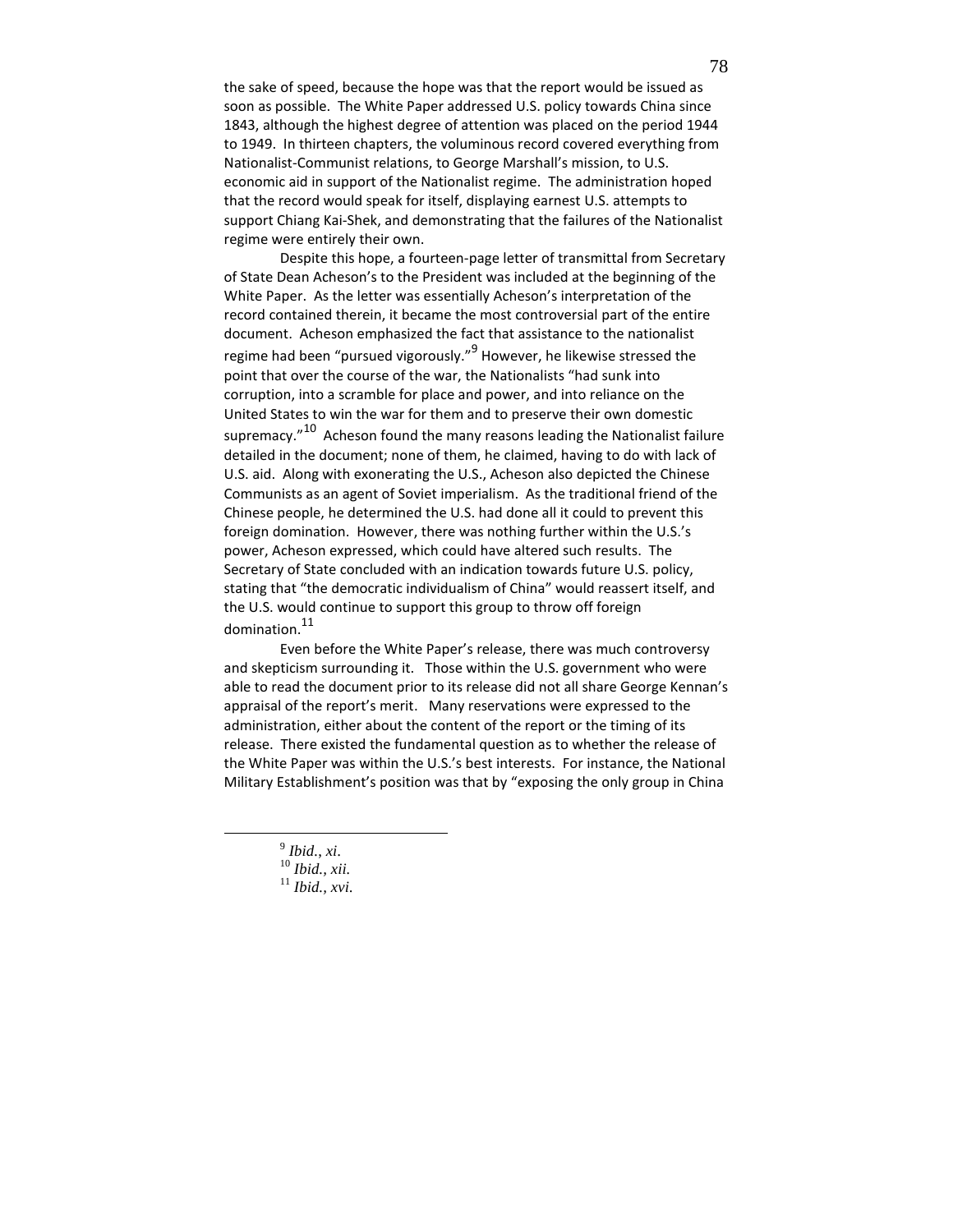which we could assist, we are destroying that group." $12$  The sentiment was that it would be extremely unwise to discredit the Nationalists as long as they were still fighting to contain the Communist forces. The Joint Chiefs of Staff expressed similar concerns in that the White Paper, in extensively explaining the failures of the Nationalist government, made the CCP appear relatively blameless, giving the Communists opportunity for propaganda.<sup>13</sup>

Colonel Henry A. Byrode, who had aided George Marshall in his mission to China, shared his own reservations with Acheson. Although acknowledging that the Nationalist forces would surely fall, he likewise felt that as long as they were fighting the Communists, there should be no criticism that might hasten their collapse. Therefore, he suggested a delay in the White Paper's publication until further developments took place, such as the expected fall of Canton to the Communists. Byrode was furthermore concerned about the general affect of the White Paper on the Far East. He was of the opinion that the White Paper gave the impression that the U.S. was washing its hands of China, which would result in feelings of discouragement in the region and open the door for the further spread of communism.

Acheson forwarded some of these reservations to Truman prior to the White Paper's release in a July  $29<sup>th</sup>$  memorandum. Despite giving consideration to the aforementioned concerns, Acheson ultimately determined that the publication of the report should go forward, feeling that "the basic necessity of informing Congressional and public opinion regarding the facts… is believed to outweigh the risks involved."14 The only consideration affecting the timing of the White Paper's release was that the Ambassador to China, Leighton Stuart, should receive an exit permit from Chinese authorities and be outside of China at the time of release. However, any additional lapse of time, Acheson felt, was unnecessary. Therefore, with the President's approval, the White Paper was released at noon on August 5, 1949. $15$ 

Immediately, there were a multitude of domestic criticisms levied against the Truman administration and the State Department. Despite the intention of warding off the China Lobby, the White Paper instantaneously had the opposite effect of igniting even more virulent criticism in the press. One New York Times editorial called it "a sorry record of well-meaning mistakes."  $^{16}$ Time referred to it as a "lawyer's brief."<sup>17</sup> Alfred Kohlberg, an active member

<sup>12</sup> *Foreign Relations of the United States 1949: The Far East: China* (Washington: United States Governrnent Printing Office, 1974), 9:1376.

<sup>13</sup> *Ibid.,* 1380.

<sup>14</sup> *Ibid.,* 1389.

<sup>15</sup> *Ibid.,* 1392.

<sup>16</sup> Editorial, "Inquest on China," *New York Times*, August 6, 1949.

<sup>17</sup> *China White Paper*, intro.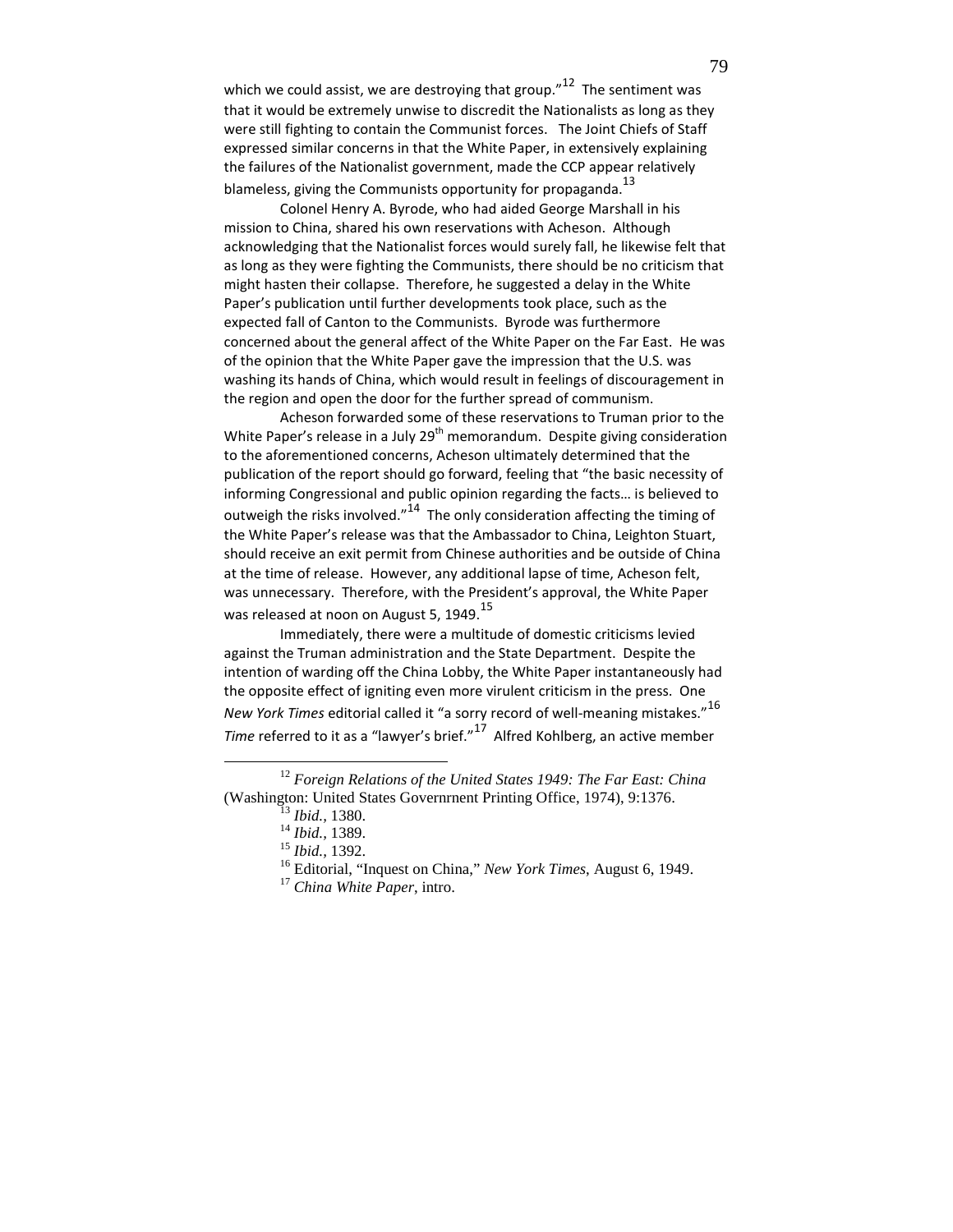of the China Lobby, called it "the story of the American betrayal of the Republic of China."<sup>18</sup> However, there were none in the press who were quick to praise the White Paper, and the best reception it was given was its acceptance at face value.

The same reservations that existed prior to the White Paper's release now became public points of contention, and long-standing arguments of the China Lobby intensified now that the report provided a new source of material for the attack. Concerns over the timing of the White Paper's publication had been brought to the attention of Acheson but were disregarded. Now that the debate had entered the public domain, the White Paper was denounced as undermining ongoing Nationalist opposition to the Communists. Additionally, critics neither interpreted the document in the same way Acheson did nor in the way Truman hoped they would, rather claiming that the U.S. had not done all it could to aid the Nationalist government. Among the arguments were that more extensive U.S. military aid would have enabled the Nationalist regime to achieve victory, that George Marshall's mission to China had attempted to force the Nationalists into accommodation with the Communists, and even that pro-Communists were working against U.S. interests within the State Department.19 Furthermore, despite the administration's earnest insistence on the report's impartiality, critics referred to the White Paper as an attempt at "self-justification, which certainly is the enemy of objective analysis."<sup>20</sup> It quickly became apparent that what was supposed to be a frank record of the facts was not seen as such.

From the outset, the White Paper had no chance at achieving its stated goals. Regardless of what the White Paper contained, it was doomed to be criticized. One of the concerns of the Joint Chiefs of Staff expressed prior to its release was that the contents of the White Paper should be carefully examined to make sure there was no information that might jeopardize American security, and that any such information should be removed. Although Acheson addressed these concerns and made necessary alterations based on the recommendation, the State Department became accused of omitting or suppressing information that did not coincide with the Truman administration's policy. Specifically, Walter Judd alleged before the House of Representatives that there were sixteen cases in which there was information omitted or distorted within the White Paper. $21$  Such charges forced Acheson

<sup>18</sup> Ross Y. Koen, *The China Lobby in American Politics* (New York: Octagon Books, 1974), 167.

<sup>19</sup> China *White Paper*, intro.

 $20$  "Inquest."

<sup>21</sup> *Department of State Bulletin*, 351.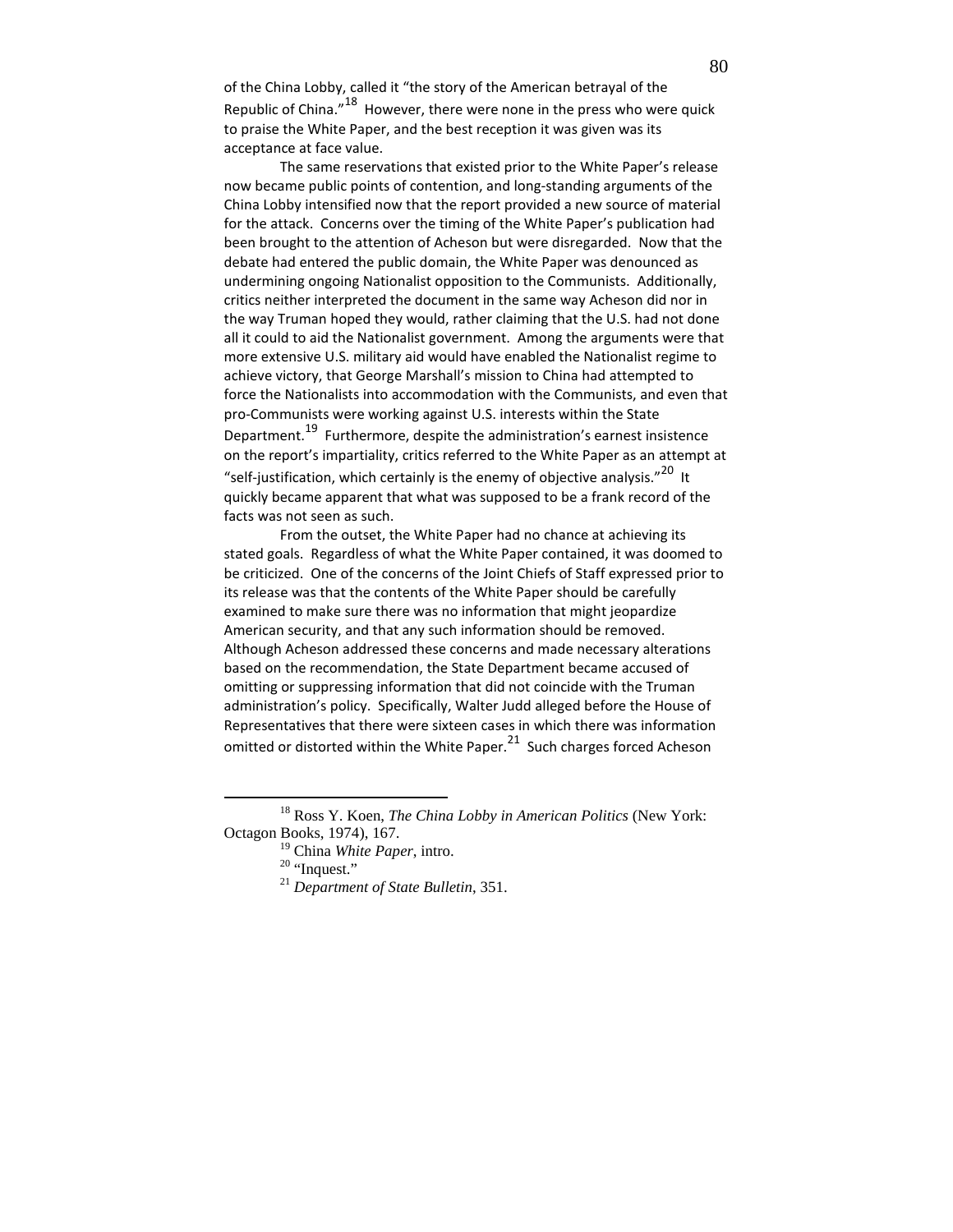to make public statements refuting any such allegations in order to defend the integrity of the report.

All in all, the Truman administration had failed in its goals and had badly blundered in its estimation of the White Paper's domestic reception. As Service later noted, "in hindsight it's remarkable that intelligent and experienced men in the [State Department], people like Dean Acheson and so on, had so little realization what a hot topic China was."<sup>22</sup> The State Department and the Truman administration had encountered heated criticism from the China Lobby before, but the White Paper had the effect of inspiring rather than quelling such arguments. However, despite the fact that the White Paper was intended to address the domestic political situation, the unintended consequences within China perhaps affected U.S. interests even more so.

Prior to the release of the White Paper, an "atmosphere of mutual distrust and antagonism" between the U.S. and the Chinese Communists had already been fostered over the preceding years. Such tension contributed to the events of mid-1949, when the CCP accused U.S. consul general Angus Ward of espionage in Shenyang, resulting in the expulsion of him and his staff from China.23 In another case, vice consul William Olive was arrested for allegedly impeding a Communist procession and was severely beaten.<sup>24</sup> Despite this, general animosity for the United States was still not yet prevalent among the Chinese public. However, the release of the White Paper ensured that this would not remain the case for long.

With the issuance of the White Paper, Gordon H. Chang has noted, "previous sporadic expressions of anti-Americanism on the mainland became a nationwide campaign vilifying the United States."<sup>25</sup> As in the U.S, the document immediately resulted in widespread condemnation of U.S. intervention in China. Knight Biggerstaff, an American then living in China, wrote that the White Paper "touched off an almost hysterical outburst in the Nanking Press".26 Indeed, the frenzied reaction was widespread throughout the entire Chinese press. Editorials on the White Paper, mainly focused on attacking Acheson's letter of transmittal, interpreted it as "a testimony of guilt"

<u>.</u>

<sup>22</sup> Tucker, *Confidential,* 62.

<sup>23</sup> Hong Zhang, *America Perceived: The Making of Chinese Images of the United States, 1945-1953* (Westport, CT: Greenwood Press, 2002), 152.

<sup>24</sup> *Foreign Relations of the United States,* 8: 1201.

<sup>25</sup> Gordon H. Chang, *Friends and Enemies: The United States, China, and the Soviet Union, 1948-1972* (Stanford, CA: Stanford University Press, 1990), 37.

 $^{26}$ Knight Biggerstaff, "The Nanking Press: April-September 1949," *Nanking Letters, 1949* (Ithaca, NY: Cornell University, 1979).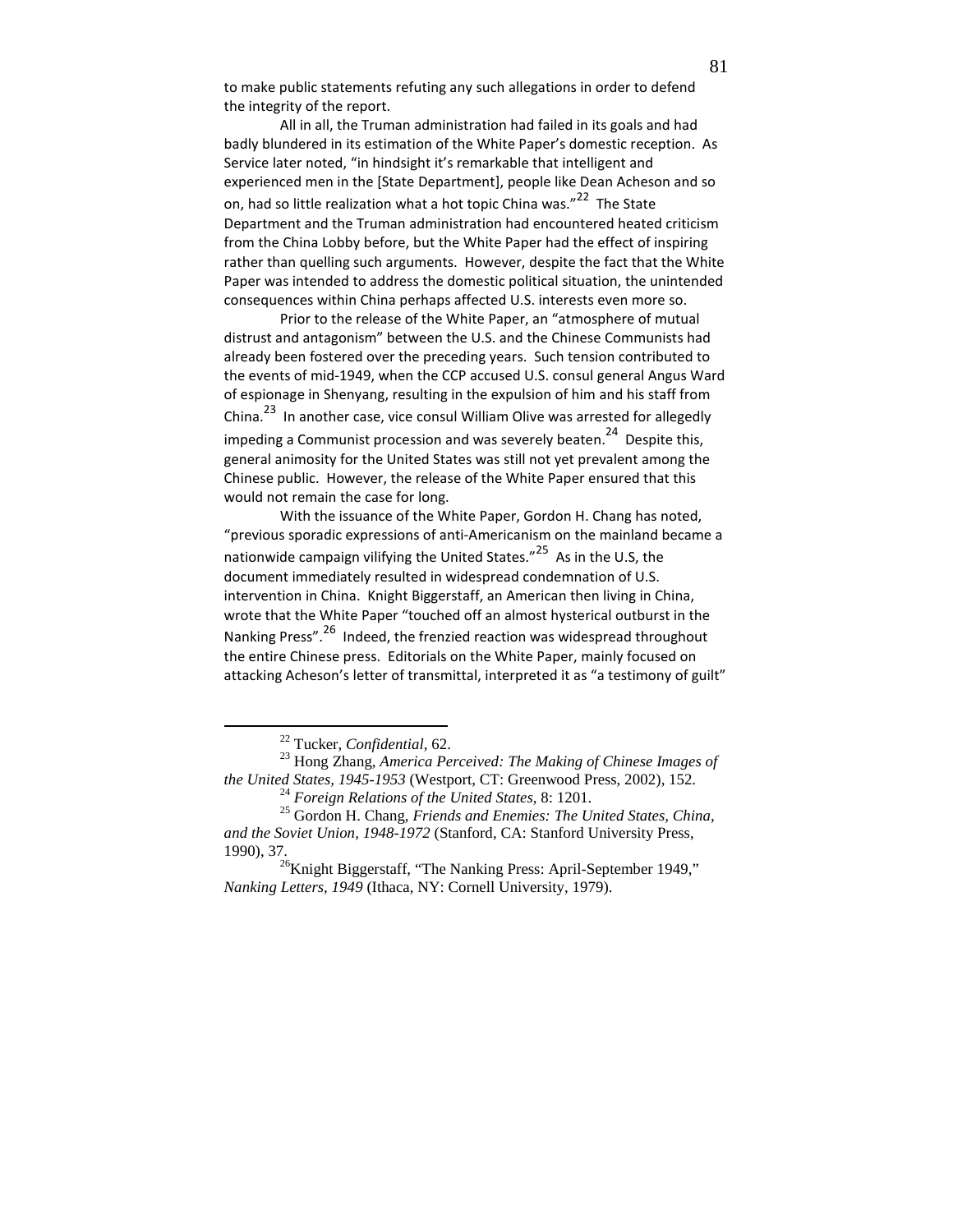by the U.S. government.  $^{27}$  In an article in Ta Kung Pao, the author described the report as "a confession of the diabolical schemes on the part of American Imperialism for aggression on China."<sup>28</sup> The newspapers likewise printed the harsh critiques of the White Paper that were generated by public discussions held on the topic. As Biggerstaff noted, such articles and diatribes were ubiquitous for weeks, and only one issue of the official Communist newspaper failed to mention the White Paper in the span of a month. Extra pages were frequently necessary in order to make room for all the assaults.  $^{29}$ 

Mao Zedong himself responded as strongly as anyone, writing a succession of five articles "pointing out the illusions some Chinese still harbored about the United States, recounting the history and ultimate failure of American aggression against China, and dissecting the misperceptions, failures, and confusions plaguing American policy."30 Mao was not hesitant to note the value of the White Paper to the Chinese Communists, declaring that "now an opportunity has been found in the discussion of the U.S. White Paper," even declaring that the Chinese should thank Acheson for his disclosure of U.S. intervention.<sup>31</sup> In effect, the Truman administration had given the CCP a chance to rally support for their cause, and in the process, generate virulent anti-American sentiment.

A study of newspaper articles reveals evidence of a broad increase in anti-Americanism. One such example is that while all trademarks and other public business had traditionally been conducted in English, following the issuance of the White Paper, the public use of English was seen as a colonial mentality, and the use of Chinese was thereafter adopted in many cases.  $32$ Additionally, foreign news agencies were forced to cease their operations, customs duties were required to be paid by any person owning American or British-owned vehicles, and the newspapers celebrated the fact that Americans

<sup>27</sup> "The Ignominious White Paper," *U.S. Consulate Chinese Press Review, Shanghai: March 29-30, 1949- September 30, 1949.* Microfilm, no. 949.

<sup>&</sup>lt;sup>28</sup> "There is No 'Friendship' Between China and American Imperialism," *Ibid.,* no. 961.

 $^{29}$  Biggerstaff, "Nanking Press."

<sup>30</sup> Dorothy Borg and Waldo Heinrich, eds., *Uncertain Years: Chinese American Relations, 1947-1950* (New York: Columbia University Press, 1980), 217.

 $31$  Selected Works of Mao Tse-tung, "Why it is Necessary to Discuss the White Paper," http://www.marxists.org/ reference/archive/mao/selectedworks/ (accessed December , 2009).

<sup>32</sup> "Use of English," *U.S. Consulate Chinese Press Review*.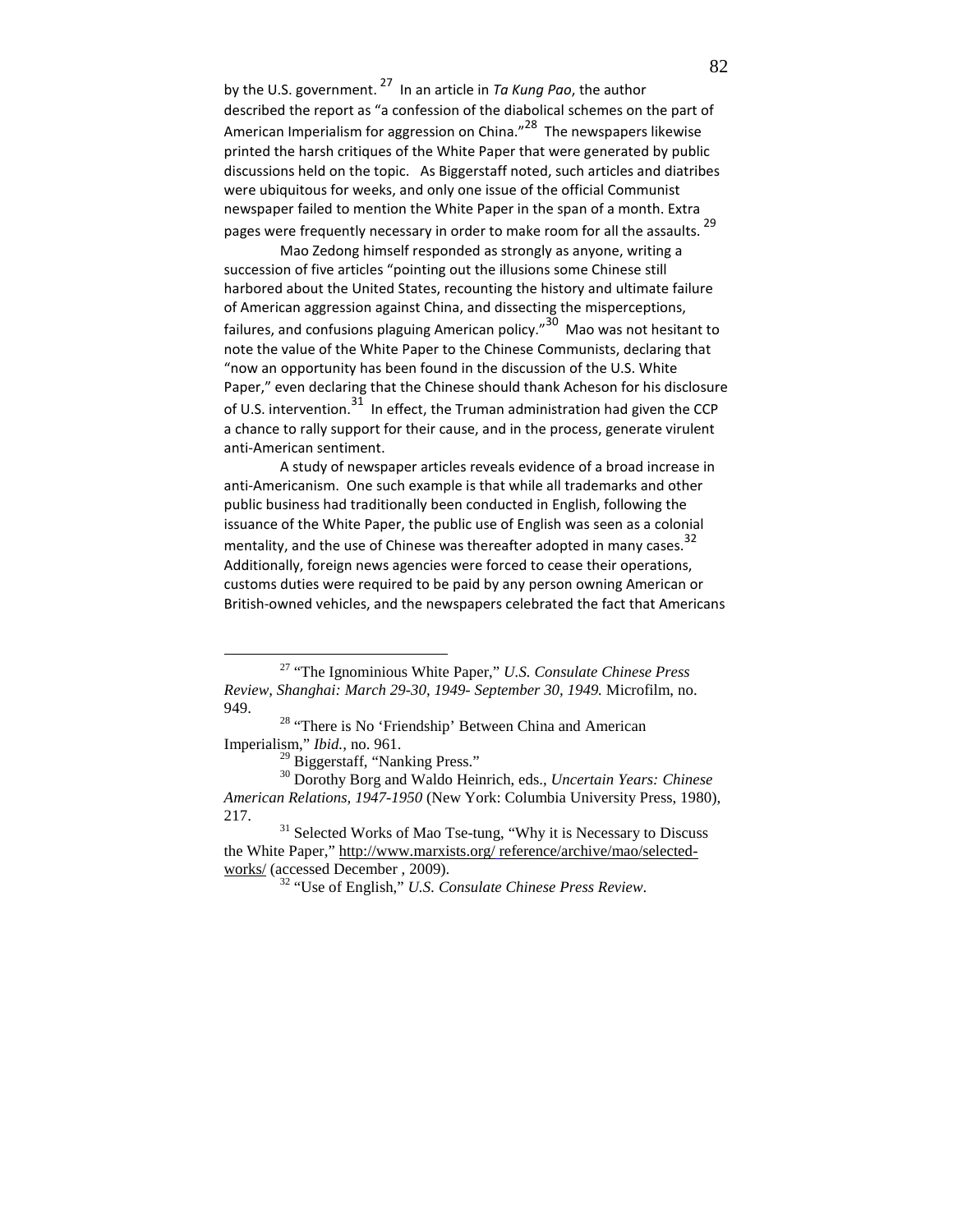were flocking to apply for exit permits, indicating that anti-Americanism was becoming more widespread among different areas of Chinese society.

However, a more harmful consequence caused by the release of the White Paper lay in Acheson's reference to "democratic individualism," which sparked a firestorm of responses in the Chinese press.<sup>33</sup> Acheson's reference was to the so-called "middle forces," or those liberals in Chinese society who represented an alternative to both the Communists and the Nationalists.<sup>34</sup> By this point, most of the middle forces had been incorporated into the Communist revolution, and one such party, the Democratic League, even published its own article condemning the White Paper.<sup>35</sup> However, there remained some democratic liberals that were unallied with the Communists. Therefore, Mao Zedong repeatedly took up the issue in his series of five articles, using the opportunity the White Paper afforded to call upon them to join the Communist cause and to help win over any who had yet to take a side in revolutionary conflict.<sup>36</sup> Following his lead, journalists responded with additional editorials mirroring this sentiment.

By mentioning the middle forces in the White Paper, Acheson had been the one to expose them to such analysis. Furthermore, by pegging the U.S.'s hope on the middle forces to overthrow Soviet aggression in China, Acheson inadvertently hurt their cause. Acheson was informed of the opinion of one Chinese man that the reference to democratic individualism had weakened the middle force's position. It not only exposed them to allegations that they were receiving aid from the U.S., but it motivated some of them to denounce the White Paper in order to put themselves above suspicion.<sup>37</sup> Another such liberal identified himself and ten others whom the White Paper had caused to come under the suspicion of the CCP. It was reported to John Butterworth that "they question whether [the] USA wants them to continue their efforts by exposing them to danger." $38$  Therefore, even such a seemingly innocuous comment within the White Paper had a significant negative impact on U.S. interests.

Regardless of intent, the evidence demonstrates that the consequences of the White Paper's release were far from what the Truman administration might have expected. From the outset, the administration was

<sup>35</sup> White Paper of American Imperialism Analyzed by the Democratic League.

<u>.</u>

<sup>36</sup>Thomas D Lutze, *China's Inevitable Revolution: Rethinking America's Loss to the Communists* (New York: Palgrave Macmillan, 2007), 179. <sup>37</sup> *Foreign Relations,* 8:1407.

<sup>38</sup> *Ibid.,* 8:612.

<sup>33</sup> *China White Paper*, *xvi.*

 $34$  Lutze, 2.